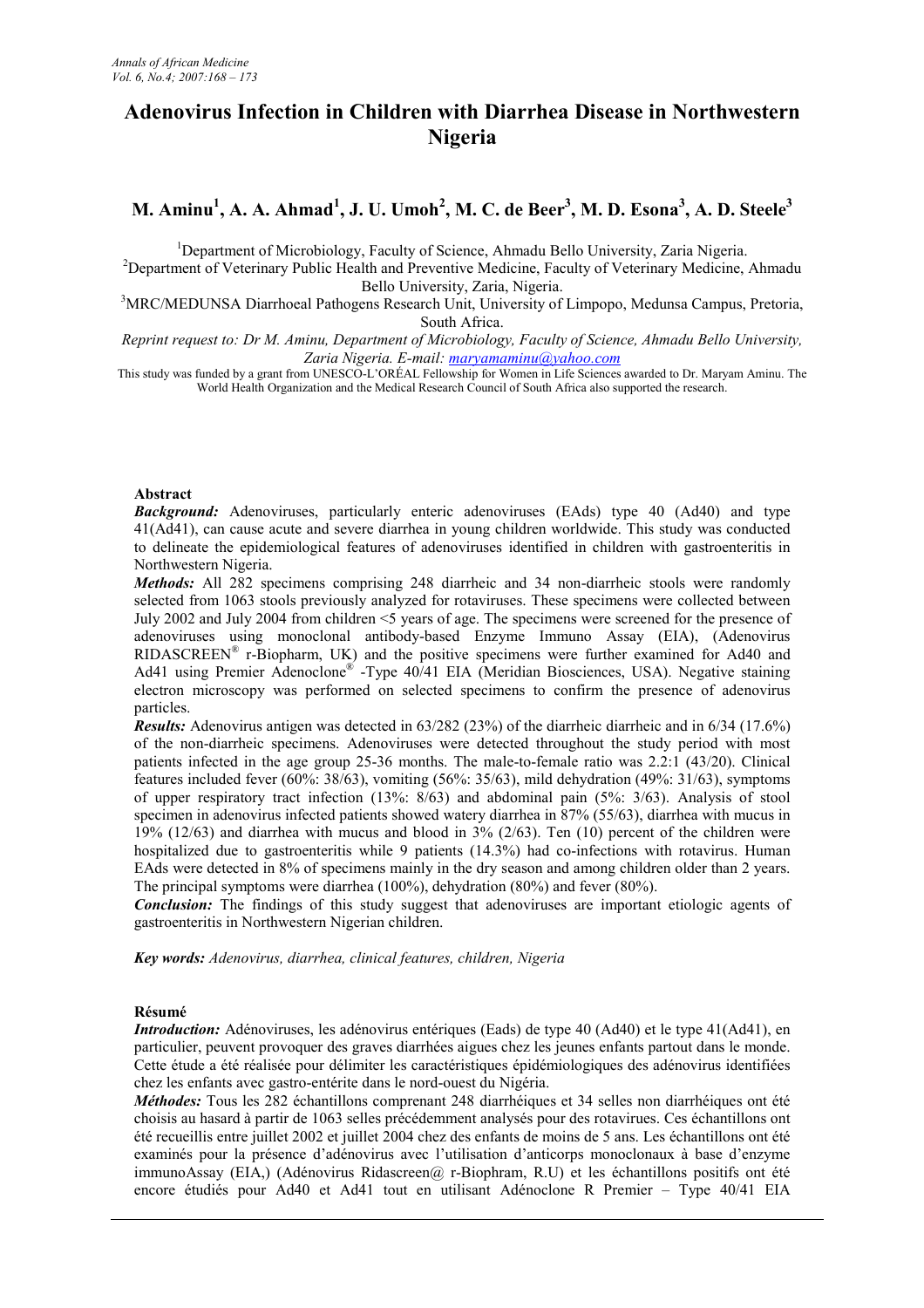(Biosciences Méridien, USA). Coloration négative microscopie électronique a été opérée sur des échantillons sélectionnées afin de confirmer la présence des particules d'adénovirus.

*Résultats:* L'antigène d'Adénovirus a été détecté en 63/282 soit 23% de la diarrhéique et 6/34 soit 17,6% des échantillons non-diarrhoeques. Adénovirus ont été détectés tout au long de la période d'étude avec la plupart des patients infectés dans le groupe d'âge 25-36 mois. La proportion de l'homme et de la femme était de 2:2 (43/20). Les caractéristiques cliniques inclus: la fièvre (60%: 38/63), les vomissements (56% ; 35 /63) Déshydratation muld (49%:31/63). Symptômes d'infection des voies respiratoires supérieurs (13%:8/63) et la douleur d'abdomen (5%:3/63). L'analyse d'échantillons des selles chez des patients atteints d'adénovirus a montré la diarrhée aqueuse en 87% (55/63), de la diarrhée avec du mucus, en 19% (12/63) et de la diarrhée avec du mucus et du sang en 3% (2/63). Dix (10) pourcent des enfants étaient hospitalisés attribuable à la gastro-entérite tandis que 9 malades soit 14,3% avaient des co-infections avec le rotavirus. EAds humains ont été détectés dans 8% des échantillons principalement pendant la saison sèche, et parmi des enfants âgés de plus de 2 ans. Des symptômes principaux étaient diarrhée (100%), déshydratation (80%) et la fièvre (80%).

*Conclusion:* Les résultats de cette étude indiquent que les adénovirus sont des agents étiologiques importants des gastroentérites chez des enfant du nord-ouest du Nigeria.

*Mots clés: Adénovirus, des diarrhées, des cliniques, des enfants, le Nigeria*

#### **Introduction**

Adenoviruses belonging to the Mastadenovirus genus in the family Adenoviridae cause a variety of diseases and are prevalent throughout the world. Common clinical manifestations resulting from adenovirus infection include pneumonia, cystitis, conjunctivitis, diarrhea, hepatitis, myocarditis, intussusception and encephalitis.<sup>1,2</sup> Adenoviruses are increasingly recognized as agents of life-threatening infection in immunocompromised patients, particularly in human immunodeficiency virus positive individuals and allogeneic bone marrow transplant recipients often with very high mortality.<sup>2,3</sup> To date, 51 human adenovirus serotypes that are divided into six species (A to F) based on their ability to agglutinate various types of erythrocytes are distinguished.<sup>4</sup> Although, adenoviruses are more often associated with respiratory infections, some serotypes, denominated enteric adenoviruses (EAds) are related to diarrheal disease. The adenoviruses most commonly associated with diarrheal illnesses or gastroenteritis in young children includes those of species F (serotypes 40 and 41) and species A (serotypes 12, 18 and 31). However, Ad40 and Ad41 primarily affect the gut, contributing to 5%-20% of hospitalizations for childhood diarrhea.<sup>5</sup>

The EAds are a relatively unknown entity in gastroenteritis epidemiology in Africa with the exception of South Africa where their etiological importance in pediatric gastroenteritis has been established.6-8 However, indications are that the detection of adenovirus in diarrheal stools is probably under-reported due to low or lack of specificity of commercially available EIA for all circulating adenovirus strains. $<sup>6</sup>$  This is speculated to be true for</sup> most of African adenovirus strains.<sup>7</sup>

In Nigeria, few available studies conducted in the Southern and Northcentral regions have associated adenoviruses with  $3.8\%$ <sup>9</sup> and  $6.7\%$ <sup>10</sup> of pediatric diarrhea. In Northwestern Nigeria, there is no published information on the epidemiology of EAds which some studies $11-13$  have implicated as the second most important viral agent associated with gastroenteritis in children. This study was therefore conducted to investigate the epidemiology of human enteric adenoviruses associated with gastroenteritis in children 0-5 years old in Northwestern Nigeria.

#### **Materials and Methods**

#### *Study area and population*

This study was conducted in four states (Kaduna, Kebbi, Sokoto and Zamfara) in Northwestern Nigeria between July 2002 and July 2004. The region has a typical tropical continental climate and Northern dry savannah vegetation with alternating humid to wet and cool to hot dry season (April to September and October to March respectively). The region is urban with people who are mainly Muslims with different educational and socio-economic background living in neighborhoods with distinctly different levels of sanitation. Borehole and well water are the major sources of drinking water in these areas. The main occupations here are cattle rearing and subsistence farming. All the state headquarters have Government run hospitals, private clinics and Primary Health Care Units (PHCU) that provide health services to the population. The health care facilities of these state headquarters serve all the surrounding villages in each state. The study was approved by each State Ministry of Health and the ethics committee of each clinic/hospital.

The study population comprised of 282 stool specimens randomly selected from 1063 stool specimen that were previously analyzed for rotaviruses using commercially available EIA (Rotavirus IDEIA<sup>TM</sup>, DAKO, UK). These stool specimens were collected from children under the age of 5 years who were presented or admitted at clinics or hospitals for acute diarrheal illness in the four states. Specimens from 34 non-diarrheic (control) and 6 intussusception patients were included in the collection. A diarrheic case in this study was defined as a child passing loose, liquid, watery or a bloody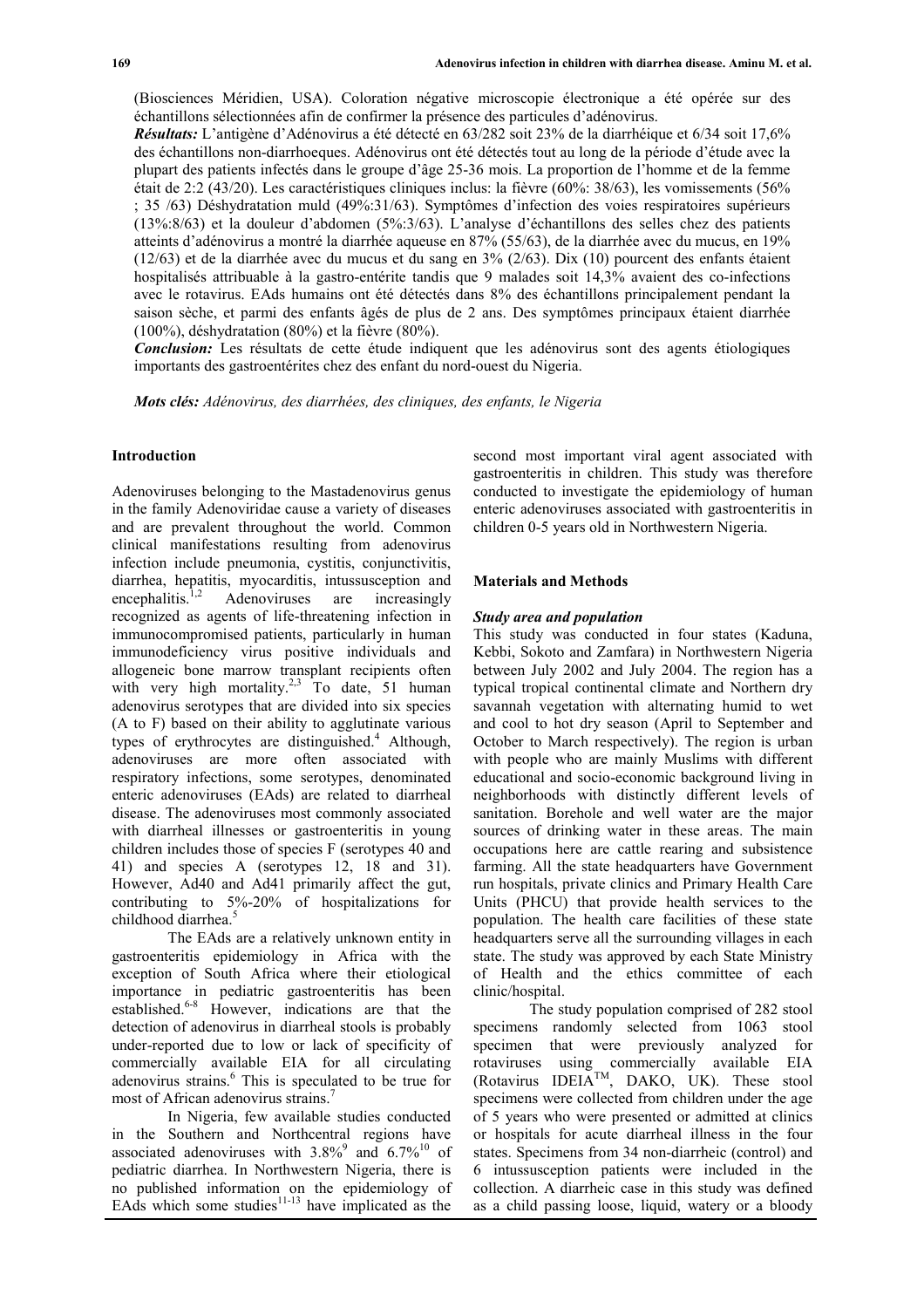loose stool three or more times in a 24-hour period as reported by parents. The control was any child presented for an illness other than diarrhea and with no history of it on the day of, or in the three weeks preceding sampling.

#### *Collection and storage of specimens*

At the respective health care facility, arrangements were made with a doctor, matron or laboratory technician whereby the parent/caregiver of any child who satisfies the study inclusion criteria (age 0-5 years of both sexes and diarrheic) was asked to provide the child's stool specimen after consultation. Prior to collection of specimen, the parent/caregiver after consent was interviewed using structured questionnaire designed to obtain basic demographic data, history of illness and clinical information concerning the child. Information on the clinical features and the dehydration status were provided by the Doctor/matron on duty or obtained from the hospital folder of each child. Faecal specimens were collected in clean, labeled screw capped tubes and were stored frozen (-20°C) at the Department of Microbiology, Ahmadu Bello University, Zaria, Nigeria, until transportation. Only one stool specimen was collected per child. Specimens within iceboxes were transported to the MRC/MEDUNSA Diarrheal Pathogens Research Unit, University of Limpopo, Medunsa Campus, Pretoria, South Africa, where a 10% fecal suspension of each specimen was prepared using a balanced salt solution before analysis.

## *Adenovirus antigen enzyme immunoassay (EIA)*

All 282 stool specimens comprising of 248 diarrheic and 34 non-diarrheic specimens were screened for adenoviruses using commercially available genusspecific kits (Adenovirus RIDASCREEN®  $r-$ Biopharm, UK) according to the manufacturer's instructions. Results were interpreted against control included in each assay. Briefly, a 10% dilution of each specimen was prepared, mixed thoroughly with a vortex mixer and allowed to settle for about 30 minutes prior to testing. Approximately 100µl of each diluted specimen, a positive (inactivated adenovirus strain) and a negative control (distilled water) were dispensed into each microwell of a 96-well microtiter plate pre-coated with mouse monoclonal antibody (MAb) against group specific antigen of adenovirus. This was followed by adding 100µ1 of enzyme conjugate (adenovirus specific mouse MAb conjugated to horseradish peroxidase) to each microwell and incubation for 1 hour at room temperature. After a total of five washes with distilled water, 100 µ1 of both substrate Part A (tetramethylbenzidine, TMB in a substrate buffer) and B (hydrogen peroxide) was added into each microwell followed by incubation at room temperature for 15 minutes in the dark. Reactivity was determined by spectrophotometry at 450nm after adding stopping solution (1 N sulfuric acid). An absorbance equal to or greater than 0.150 units was considered positive.

The positive adenovirus specimens from the RIDASCREEN® assay were further examined for human EAds serotypes 40 and 41 using a second species-specific EIA kit, Premier Adenoclone®-Type 40/41 (Meridian Biosciences, USA). This assay was performed according to the manufacturer's specification using a 48-well microtiter plate and enzyme conjugated to anti-adenovirus types 40 and 41 murine MAbs.

#### *Electron microscopy*

Negative staining electron microscopy (EM) was performed on the positive EAds specimens to further confirm the presence of the viral particles. Briefly, the fresh stool specimens were diluted with distilled water, stained with 3% phosphotungstic acid (PTA) and placed on grids. The grids were examined in a Phillips 301 electron microscope at a magnification of x 45, 000.

### *Statistical analysis*

Associations between occurrences of diarrhea, history of hospitalization, state from where the specimens were obtained, socio-economic status, information with rotavirus and information with adenovirus were analyzed using either odds ratio (OR) with 95% confidence intervals (CI) or  $\chi^2$  analysis using SPSS 11.0 program.

### **Results**

#### *Adenovirus antigen*

Adenoviruses were detected in 22.3% (63/282) of the total specimens. Adenovirus antigen was detected in 23% (57/248) of the diarrheic and 17.6% (6/34) of the non-diarrheic specimens. Adenovirus infection occurred with a higher incidence in the outpatients (24.2%: 57/236) than inpatients (13.0%: 6/46). Furthermore, the outpatients were two times more likely to have been infected with adenovirus than the inpatients (OR = 2.123, 95% CI = 0.856-5.265).

Analysis of adenovirus infection by state showed the highest incidence in Sokoto State (32.5%: 13/40), followed by Kebbi State (25.0%: 4/16) (Table 1). Viral shedding occurred significantly more in males (26.7%: 43/161) than in females (16.5%: 20/121) (*P*<.05). Adenovirus infection occurred with the highest incidence in children in the age group 25- 36 months old (31.0%: 9/29) followed by those in age group 37-48 months old (30%: 3/10) (Table 2). The virus occurred more frequently in children above 25 months old with an incidence of 29.2% (14/48) compared to 21% (49/234) in children under 24 months. Adenoviruses were detected throughout the year except in the month of June, demonstrating no major seasonal variation in the incidence despite some seasonal cluster during the rainy season (April to October) (Figure 1).

A total of 57 out of 63 episodes of infections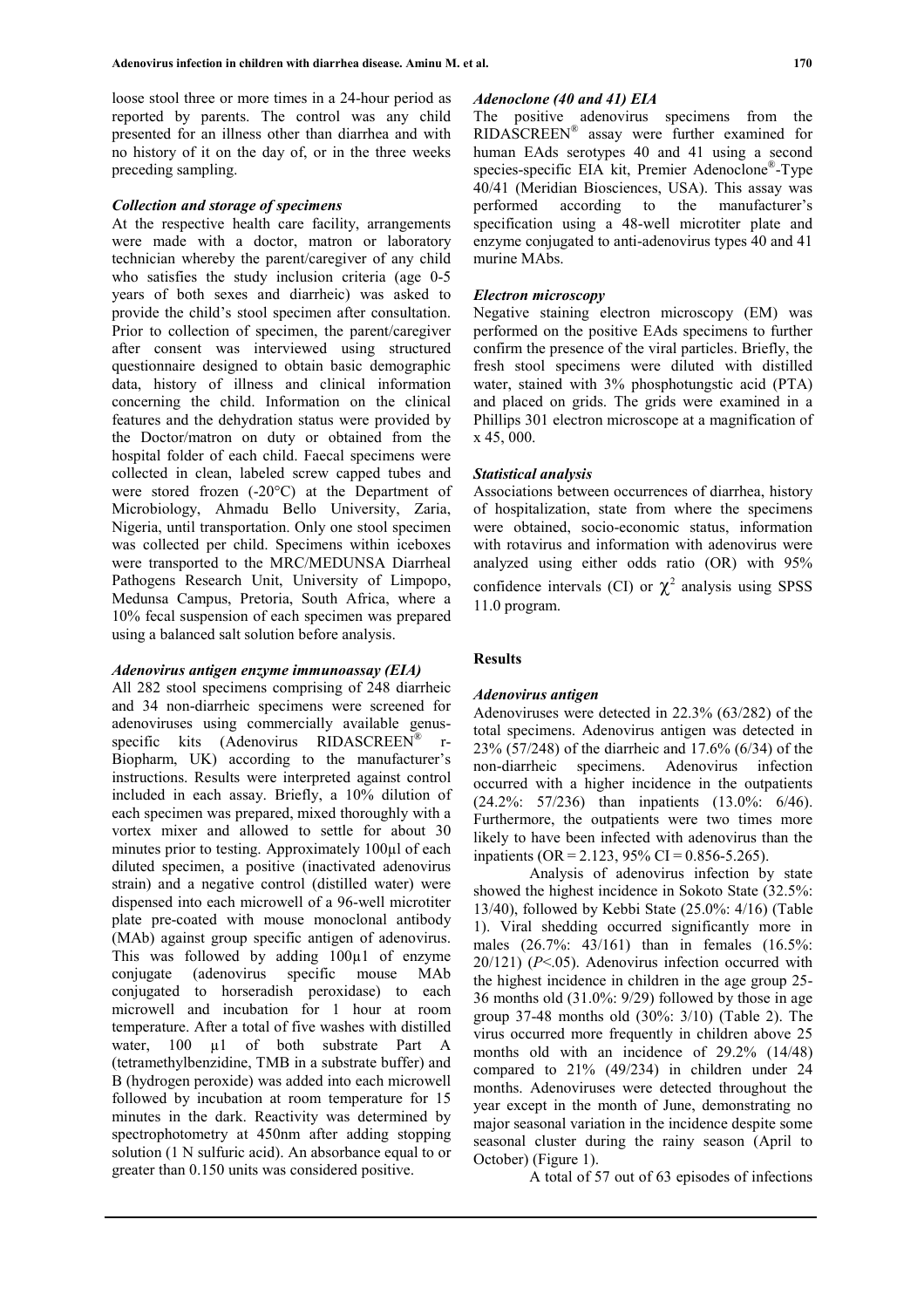(90.5%) were accompanied by diarrhea (Table 3).Faecal specimens were watery in 87.3% (55/63) of patients, contained mucus in 19.0% (12/63) of patients and mucus and blood in 3.2% (2/63). About 60% and 56% of patients experienced fever and vomiting respectively, while 43% experienced both. Mild dehydration and symptoms of upper respiratory tract infection were also common symptoms in 49% and 13% of patients (Table 3). Detection of

adenovirus in the stool specimen was possible from the first day to the seventh day of diarrhea and even in diarrhea that has persisted for 3 months. About 47.6% (30/63) of patients had diarrhea duration lasting 1-3 days, 17.5% (11/63) had diarrhea duration lasting for 7 days while only a case (1/63: 1.6%) had diarrhea that had lasted for 3 months. There was no significant relationship between diarrhea duration and the presence of adenovirus antigen in stool (*P*>.05).





**Table 1.** Percentage distribution of adenovirus infection by state in Northwestern Nigeria

| <b>State</b> | <b>Adenovirus Antigen</b> |          |
|--------------|---------------------------|----------|
|              | <b>Total</b>              | No. (%)  |
| Kaduna       | 156                       | 32(20.5) |
| Kebbi        | 16                        | 4(25.0)  |
| Sokoto       | 40                        | 13(32.5) |
| Zamfara      | 70                        | 14(20.0) |
| <b>Total</b> | 282                       | 63(22.3) |

**Table 2.** Age distribution of children with adenovirus infection in Northwestern Nigeria

| Age group    | No. tested | No. of cases |
|--------------|------------|--------------|
| (months)     |            | (%)          |
| $0 - 6$      | 74         | 14(19.0)     |
| $7 - 12$     | 91         | 22(24.2)     |
| $13 - 18$    | 31         | 7(22.6)      |
| $19 - 24$    | 38         | 6(15.8)      |
| $25 - 36$    | 29         | 9(31.0)      |
| 37-48        | 10         | 3(30.0)      |
| $49 - 60$    | 9          | 2(22.2)      |
| <b>Total</b> | 282        | 63(22.3)     |

Analysis of the outcome of visit showed that 25% of adenovirus infected children required

#### Month

treatment, 10% required hospitalization on visit, and 25% were sent to the laboratory for stool analysis and then subsequently treated while the only referred child was not shedding adenovirus. There was a significant association between outcome of visit and adenovirus infection  $(P<.05)$ . The treated children were three times more likely to have been infected with adenovirus than those hospitalized  $(OR = 3.000, 95\%)$  $CI = 1.137 - 7.918$ . There were no significant relationships between socioeconomic background, type of drinking water and feeding regimen of a child and adenovirus infection (*P*>.05).

**Table 3.** Clinical manifestation of enteric adenovirus infection in children in Northwestern Nigeria ( $n = 63$ )

| Symptom/sign               | No. (%)   |
|----------------------------|-----------|
| Diarrhea                   | 57(90.5)  |
| Watery stool               | 55 (87.3) |
| Fever                      | 38(60.0)  |
| Vomiting                   | 35(55.6)  |
| Dehydration (mild)         | 31(49.2)  |
| Fever and vomiting         | 27(42.9)  |
| Stool with mucus           | 12(19.0)  |
| Symptoms of URTI           | 8(12.7)   |
| Abdominal pain             | 3(4.8)    |
| Stool with mucus and blood | 2(3.2)    |
| Eve infection              | 1(1.6)    |

URTI: Upper respiratory tract infection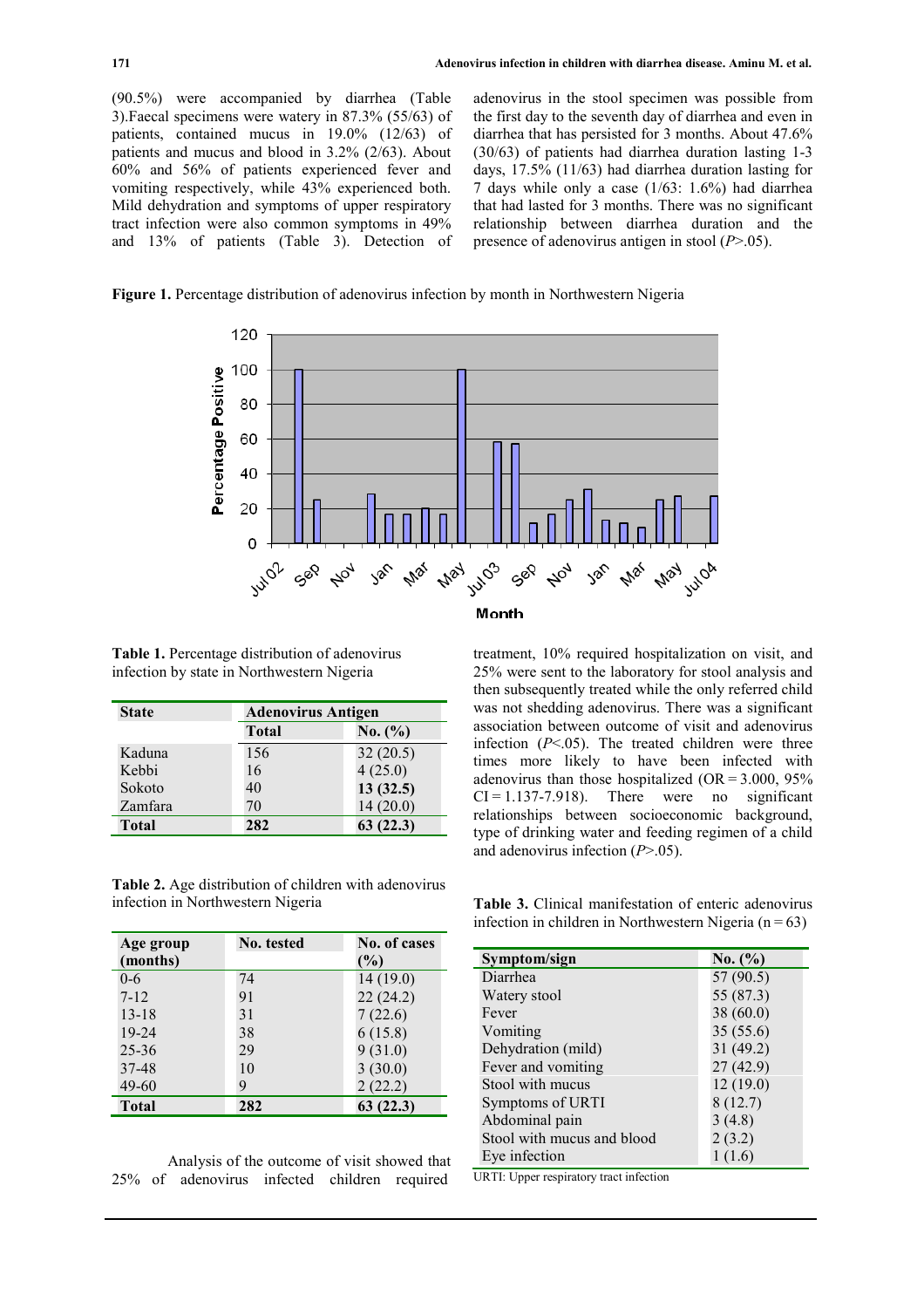Co-infection with rotaviruses was observed in 14.3% (9/63) of adenovirus infected patients. Almost all (89%: 8/9) of the co-infected children were from the diarrheic population. There were no significant relationships between co-infection and the prevalence of clinical symptoms observed in these children despite the differences in prevalence. Children with fever were three and half times more likely to have been infected with both viruses than those without fever  $(OR = 3.679, 95\% \text{ CI} = 0.453$ -29.879), while those who experienced vomiting were five and half times more likely to have been infected  $(OR = 5.565, 95\% \text{ CI} = 0.686-45.120)$ . Two third, (66.7%) of these children passed stool continuously and were three and half times more likely to have been infected with both viruses than those who did not (OR = 3.515, 95% CI = 0.860-14.365).

### *Enteric adenoviruses types 40 and 41*

Human EAds types 40 and 41 were detected in 8% (5/63) of the positive specimens. Majority (80%) of the EAds were detected among outpatients and more frequently in males than females. The EAds were more frequent among children 24 to 32 months of age (80%) with a single case in a 2-month old child and were detected mainly in the dry season (between October and April). All the 5 episodes of infections were accompanied by diarrhea. Faecal specimens were watery in 80% (4/5) of patients and contained mucus in 20% (1/5). About 80% and 60% of patients experienced fever and vomiting respectively while 60% experienced both. Mild to severe dehydration occurred in 80% of patients and none of the patient had symptoms of URT infection. Patients had diarrhea duration lasting 2-4 days. Majority (80%) of EAds infected children required treatment.

#### *Electron microscopy*

Adenovirus was detected in only one of the 10 specimens examined by EM.

#### **Discussion**

The prevalence rate (22.3%) of adenovirus infection obtained in this study is much higher than rates previously reported in Nigeria.<sup>10,14</sup> In Africa, lower prevalence of 3.0%, 9.8% and 7.8% have been observed.<sup>6,13,15</sup> A similar prevalence  $(23.0\%)$  was obtained in a study in Tanzania.<sup>12</sup> Lower prevalence such as,  $4.0\%$  have been reported in Finland,<sup>16</sup> 4.9% in Brazil<sup>17</sup> and 3.6% in Denmark.<sup>18</sup>

Adenoviruses were detected in 23.0% of the diarrheaic and in 17.6% of the non-diarrheaic specimens. The similar prevalence among the two groups, a finding previously reported in Southern Nigeria $14$  probably reflects the fact that adenoviruses other than EAds are often excreted in the stool. More so, adenoviruses cause a number of other symptoms including respiratory, conjunctivitis and pneumonia that would all be common in infants.

Adenovirus infection was more common in outpatients than inpatients. This has been previously noted.17,19 Majority of illness due to adenovirus were mild and were not likely to be associated with severe dehydrating diarrhea that leads to or require hospitalization.

The finding that significantly more of the adenovirus infected children were males than females contrasts a previous report in Nigeria.<sup>14</sup> It is possible that more boys than girls are infected at infancy, but we consider this unlikely as the chance of exposure to the virus should be similar for both sexes.

The identification of adenovirus mostly in children older than 2 years, contrasts the findings of most studies conducted worldwide where children <2 years of age are more vulnerable to adenovirus infection.<sup>9,10,13,20</sup> This incompatible result may be attributed to breastfeeding, socio economic status, hygiene, culture and climate. Steele et al, $^{15}$  however, in their study found adenovirus to be more prevalent in children 3-30 months old.

Adenoviruses were detected in all the states studied, a finding previously reported, $17$  indicating their wide distribution throughout the zone. It is not surprising that adenovirus were detected throughout the study period since they are associated with different clinical conditions. Co-infection with rotaviruses was observed in 14.3% of adenovirusinfected patients a finding previously reported but in low frequency.<sup>9,21</sup> The dual infection observed in this study raise the question of whether a single virus is responsible for illness or whether two viruses act in synergy.

Similar to findings in other African countries, EAds 40 and 41 were detected in 8.0% of the positive specimens.  $8,12$  Uhnoo et al<sup>5</sup> and Harsi et  $al^{21}$  reported prevalence rates of 7.9% and 4.5% in Sweden and Brazil respectively. The result, however, contrasts previous findings in Nigeria where prevalence of  $3.8\%$ <sup>9</sup> and  $3.6\%$ <sup>14</sup> were reported. On the other hand, much lower rates such as 2.0% in Botswana,<sup>13</sup> 1.55% in Brazil,<sup>17</sup> 2.3% in South Africa<sup>21</sup> and  $0.8\%$  in the United States<sup>22</sup> have been observed. Possibly, such divergence occurs as a consequence of using MAbs for EAds characterization or as a result of the study design. It has been demonstrated that these highly specific reagents can fail to detect genomic variation of EAds, probably because of alteration of external neutralization epitopes under immunological pressure.<sup>17</sup> The EAd is a relatively unknown entity in gastroenteritis epidemiology in Africa with the exception of South Africa where the etiological importance in pediatric gastroenteritis has been established.<sup>6-8</sup> The prevalence of adenovirus observed in this study; only confirm the speculations of Moore and coworkers, 7 that the detection of adenovirus strain in stools of African children is probably under-reported due to low or lack of specificity of commercially available EIA for all circulating adenovirus strains.

Detecting 80% of EAds antigen in children older than 2 years, contrasts report of a previous study conducted where 76.6% of EAds were detected in children less than 2 years. $^{23}$  The detection of adenoviruses in only 10% of specimens by EM maybe